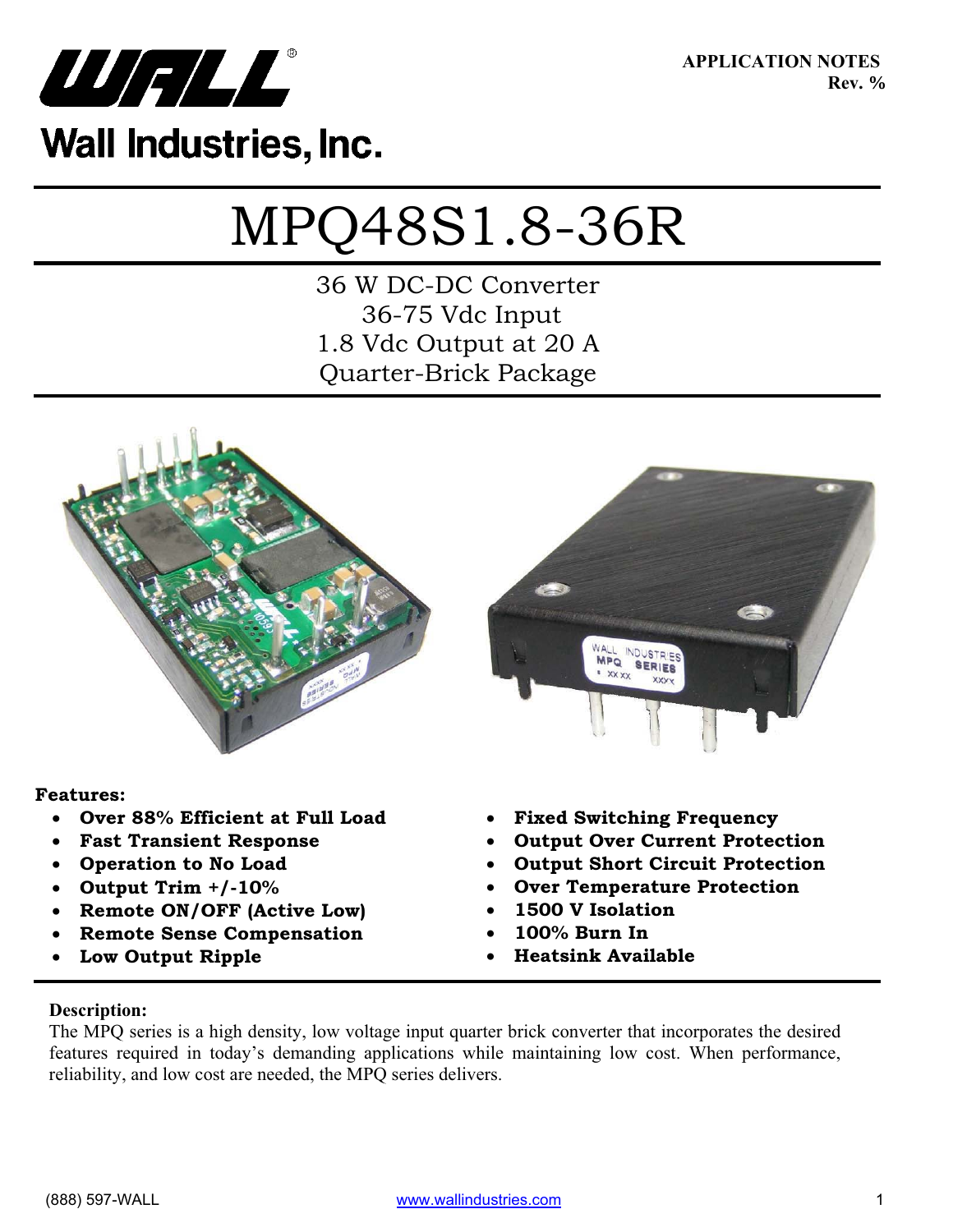## **Rev. B MPQ48S1.8-36R**

| <b>Technical Specifications</b>                                                |                         |                                    | <b>Model No.   MPQ48S1.8-36R</b>                                                        |            |                 |            |                          |  |
|--------------------------------------------------------------------------------|-------------------------|------------------------------------|-----------------------------------------------------------------------------------------|------------|-----------------|------------|--------------------------|--|
|                                                                                |                         |                                    | All specifications are based on 25C, Nominal Line and Full Load unless otherwise noted. |            |                 |            |                          |  |
| We reserve the right to change specifications based on technological advances. |                         |                                    |                                                                                         |            |                 |            |                          |  |
| <b>SPECIFICATION</b>                                                           |                         | <b>Related condition</b>           |                                                                                         |            |                 |            |                          |  |
|                                                                                |                         |                                    |                                                                                         | <b>MIN</b> | <b>NOM</b>      | <b>MAX</b> | <b>Unit Measured</b>     |  |
| <b>INPUT</b>                                                                   |                         |                                    |                                                                                         |            |                 |            |                          |  |
| Turn on at                                                                     |                         |                                    |                                                                                         |            | 35              |            | Volt DC                  |  |
| Turn off at                                                                    |                         |                                    |                                                                                         |            | 34              |            | Volt DC                  |  |
| Input Over voltage Shutdown                                                    |                         |                                    |                                                                                         |            |                 |            |                          |  |
| Turn off at                                                                    |                         |                                    |                                                                                         |            | n/a             |            | Volt DC                  |  |
| Turn on at                                                                     |                         |                                    |                                                                                         |            | n/a             |            | Volt DC                  |  |
| <b>Operating Voltage Range</b>                                                 |                         | Rated Input Voltage                |                                                                                         | 36         | 48              | 75         | Volt DC                  |  |
| Maximum Input Current                                                          |                         | Low Line 100% load                 |                                                                                         |            | $1.2$           |            | Α                        |  |
| No Load Input Current                                                          |                         |                                    |                                                                                         |            | $\overline{34}$ |            | mA                       |  |
| Input Current under "LOGIC OFF"                                                |                         |                                    |                                                                                         |            | 1               |            | mA                       |  |
| <b>Inrush Current Transient Rating</b>                                         |                         |                                    |                                                                                         |            | 1               |            | $A^2$ Sec                |  |
| <b>Reflected Ripple Current</b>                                                |                         | 12 uH / 33 uF input filter         |                                                                                         |            | 5.2             |            | mA                       |  |
| <b>OUTPUT</b>                                                                  |                         |                                    |                                                                                         |            |                 |            |                          |  |
| Output Voltage Set point                                                       |                         |                                    |                                                                                         | 1.782      | 1.8             | 1.818      | Volt DC                  |  |
| <b>Output Voltage Regulation</b>                                               |                         |                                    |                                                                                         |            |                 |            |                          |  |
| Over Load                                                                      |                         |                                    |                                                                                         |            | ± 0.2           |            | $\overline{\frac{9}{6}}$ |  |
| Over Line                                                                      |                         |                                    |                                                                                         |            | ± 0.2           |            | $\overline{\frac{0}{0}}$ |  |
| <b>Over Temperature</b>                                                        |                         |                                    |                                                                                         |            | 0.02            |            | $\sqrt[9]{6/^0C}$        |  |
| Output Voltage Ripple and Noise                                                |                         |                                    |                                                                                         |            |                 |            |                          |  |
| <b>Basic Ripple</b>                                                            |                         |                                    |                                                                                         |            | 60              | 100        | mV                       |  |
| Spikes P-P                                                                     |                         |                                    |                                                                                         |            | 60              | 100        | mV                       |  |
| <b>Output Current Ranges</b>                                                   |                         | <b>Rated Output Current</b>        |                                                                                         | 0          |                 | 20         | Α                        |  |
| <b>Output Current Limit</b>                                                    |                         | <b>Self Resetting</b>              |                                                                                         | 22         | 26              | 30         | A                        |  |
| Short Term Output Current Surge                                                |                         |                                    |                                                                                         |            |                 |            | A/sec                    |  |
| <b>DYNAMIC CHARACTERISTICS</b>                                                 |                         |                                    |                                                                                         |            |                 |            |                          |  |
| Input Voltage Ripple Rejection                                                 |                         | 120 Hz                             |                                                                                         |            | 60              |            | dB                       |  |
| Output Transient and Load Changes                                              |                         |                                    |                                                                                         |            |                 |            |                          |  |
| Load step $/\Delta V$                                                          | X                       | 50 to 75%                          | 50 to 100%                                                                              |            | 80              |            | mV                       |  |
| Load step $/\Delta V$                                                          | $\overline{\mathbf{x}}$ | 75 to 50%                          | 100 to 50 %                                                                             |            | 75              |            | mV                       |  |
| <b>Recovery Time</b>                                                           |                         | To within 1% Rated Vo              |                                                                                         |            | 50              |            | usec                     |  |
| Turn on Delay                                                                  |                         |                                    | From Vin(nom) to 90% Vout (nom)                                                         |            | $\overline{25}$ |            | msec                     |  |
| Overshoot of Output Voltage                                                    |                         | <b>Full Load Resistive</b>         |                                                                                         |            | $\bf{0}$        |            | $\%$                     |  |
| <b>EFFICIENCY</b>                                                              |                         |                                    |                                                                                         |            |                 |            |                          |  |
| @ 100% load                                                                    |                         |                                    |                                                                                         |            | 86              |            | $\%$                     |  |
| @ 75% load                                                                     |                         |                                    |                                                                                         |            | 86              |            | $\frac{9}{6}$            |  |
| @ 50% load                                                                     |                         |                                    |                                                                                         |            | 85              |            | $\frac{9}{6}$            |  |
| @ 25% load                                                                     |                         |                                    |                                                                                         |            | 79              |            | $\frac{1}{2}$            |  |
|                                                                                |                         |                                    |                                                                                         |            |                 |            |                          |  |
| <b>TEMPERATURE CONSIDERATIONS</b>                                              |                         |                                    |                                                                                         |            |                 |            |                          |  |
| <b>Thermal Resistance</b><br><b>Normal Convection</b>                          |                         |                                    |                                                                                         |            |                 |            | °C/Watt                  |  |
|                                                                                |                         | $R\theta$ c-a                      |                                                                                         |            |                 |            |                          |  |
| 100 $\overline{\text{fm}}$                                                     |                         |                                    |                                                                                         |            |                 |            | °C/Watt<br>°C/Watt       |  |
| 200 lfm                                                                        |                         |                                    |                                                                                         |            |                 |            |                          |  |
| 300 Ifm                                                                        |                         |                                    |                                                                                         |            |                 |            | °C/Watt                  |  |
| 400 lfm                                                                        |                         |                                    |                                                                                         |            |                 |            | $\overline{°C/W}$ att    |  |
| <b>Heatsink Considerations</b>                                                 |                         |                                    | Available, Contact Factory                                                              |            |                 |            |                          |  |
| <b>General Technical Data</b>                                                  |                         |                                    |                                                                                         |            |                 |            |                          |  |
| <b>Switching Frequency</b>                                                     |                         | Fixed<br><b>Acitve HIGH or LOW</b> |                                                                                         |            | 330             |            | $\overline{KHz}$         |  |
| Remote ON OFF Control                                                          |                         |                                    |                                                                                         |            |                 |            | High/Low TTL             |  |
| Trimmablility                                                                  |                         |                                    |                                                                                         | 1.62       |                 | 1.98       | Volt DC                  |  |
| Over Temperature Shutdown                                                      |                         |                                    | PCB Temperature                                                                         |            |                 | 125        | $\overline{C}$           |  |
| <b>MTBF</b>                                                                    |                         |                                    |                                                                                         |            |                 |            |                          |  |
|                                                                                |                         |                                    | Bellcore TR-332                                                                         |            | 1.81 E6         |            | Hours                    |  |

Note: Positive Remote ON/OFF control is standard. To order negative logic Remote ON/OFF control add the suffix "R" to the part number.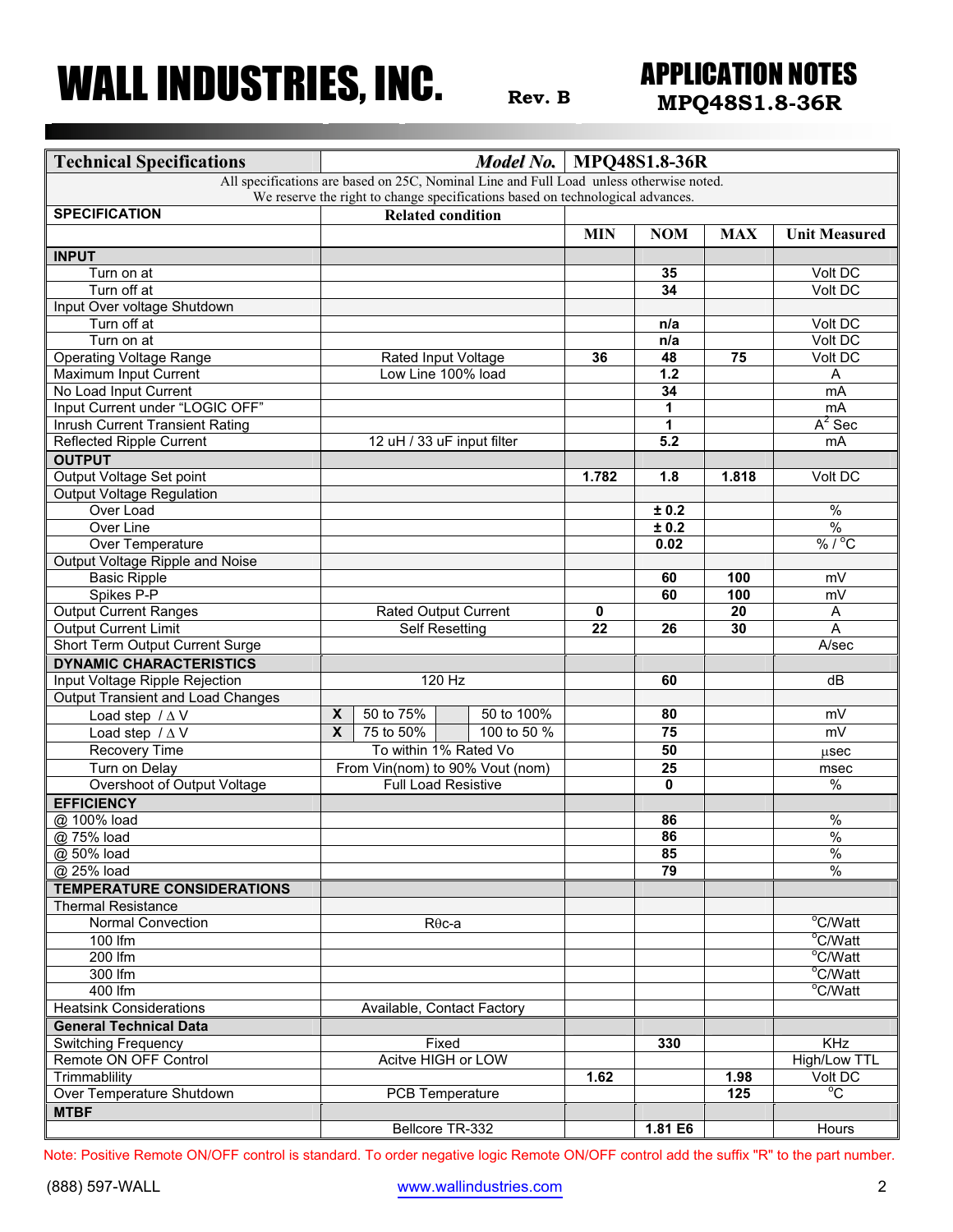### **Rev. B MPQ48S1.8-36R**

#### **Table 1: Pin Assignments**

| Pin# | <b>Pin Name</b> | <b>Function</b>              | Comments                                                                  |
|------|-----------------|------------------------------|---------------------------------------------------------------------------|
|      | $+V$ in         | Positive Input               |                                                                           |
|      | Enable          | Remote On/Off                | If not used, leave open for standard unit, short to $-V$ in on 'R' units. |
|      | $-Vin$          | Negative Input               |                                                                           |
|      | $+$ Vout        | Negative Output              |                                                                           |
|      | $+$ SENSE       | <b>Negative Remote Sense</b> | If not used, short to $-V_0$ .                                            |
|      | TRIM            | Output Voltage Trim          | If not used, leave open.                                                  |
|      | -SENSE          | <b>Positive Remote Sense</b> | If not used, short to $+V_0$ .                                            |
|      | -Vout           | Positive Output              |                                                                           |

#### **Figure 1: Mechanical Dimensions**

Unit: inches [mm]

(Open Frame - no suffix)

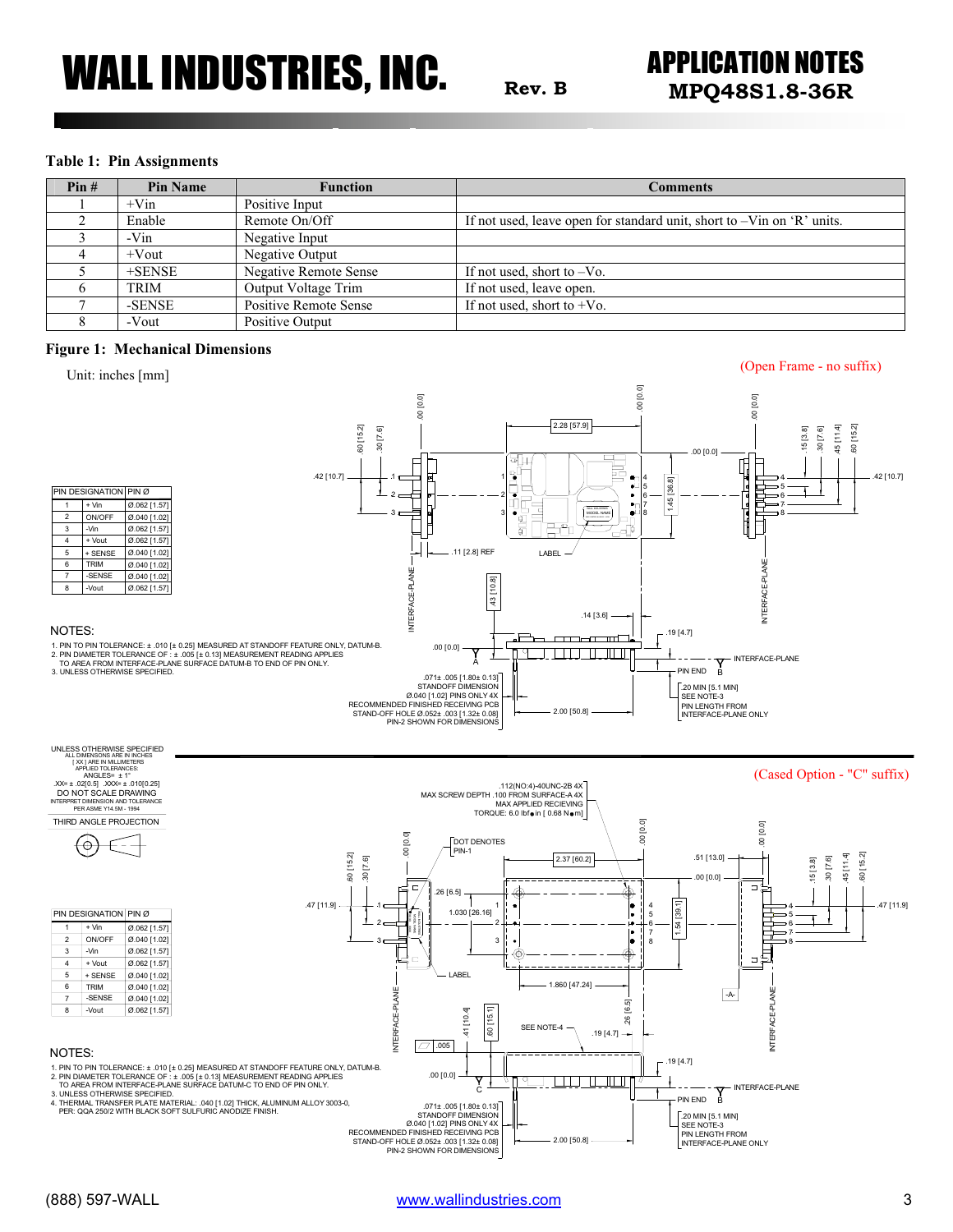### **Rev. B MPQ48S1.8-36R**

#### **Mechanical Dimensions (Heatsink Option - "HS" suffix)**



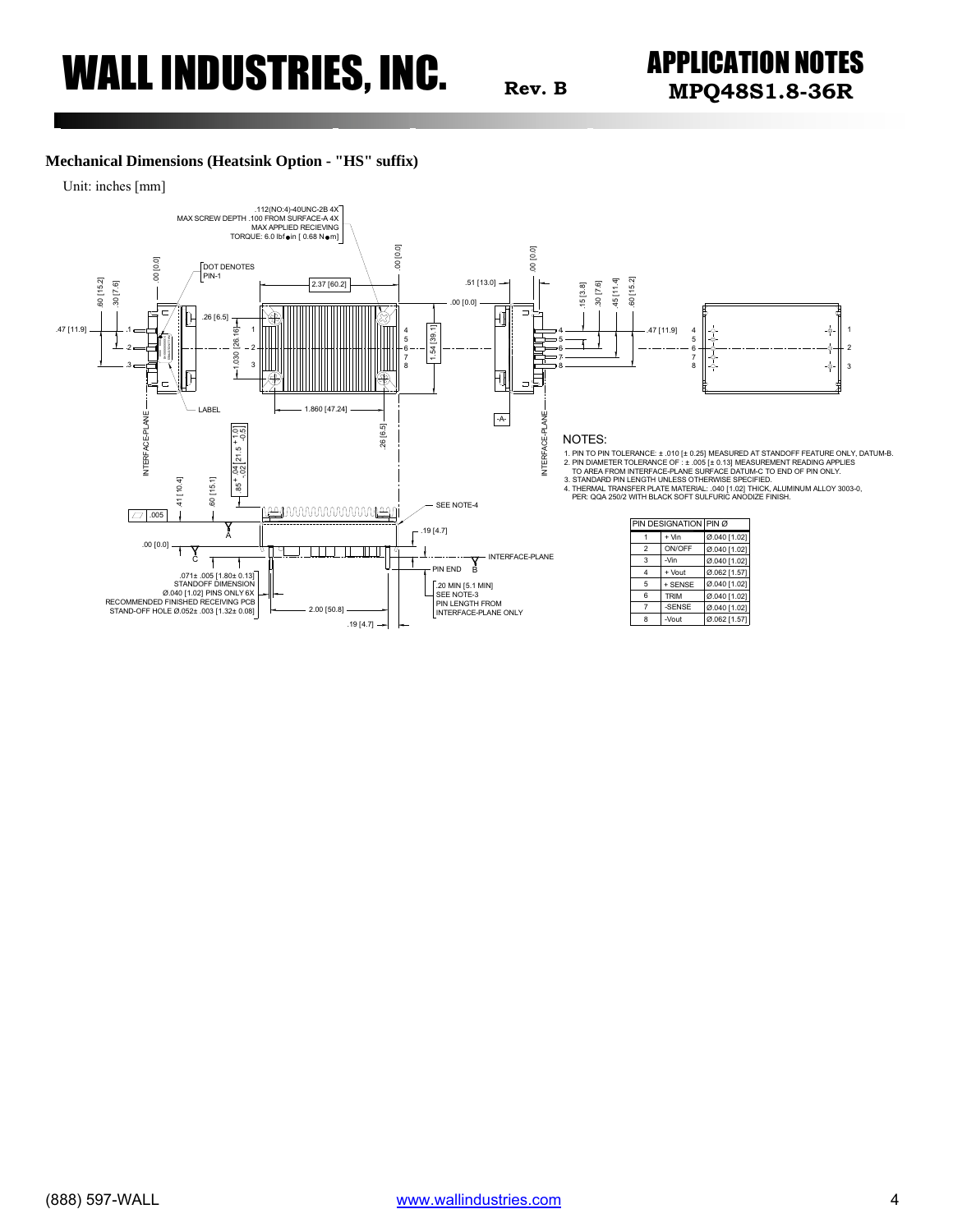**MPQ48S1.8-36R Rev. <sup>B</sup>**





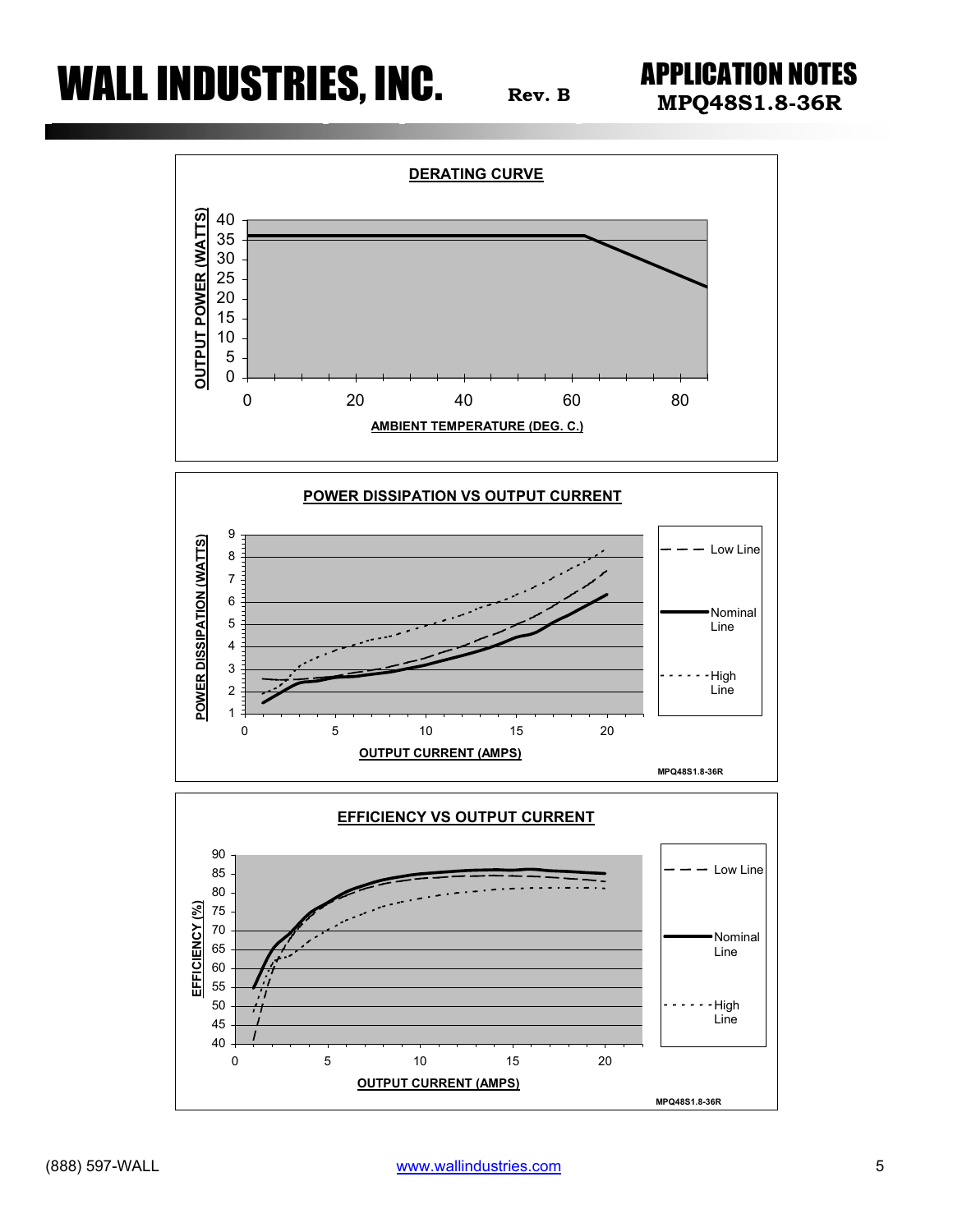### **WALL INDUSTRIES, INC.**  $R_{\text{rev. B}}$  **APPLICATION NOTES**





WITH Vin 0-48V 500mV/div, 10mS/div (Vout), 10V/div, 10mS/div (Vin) at room temp